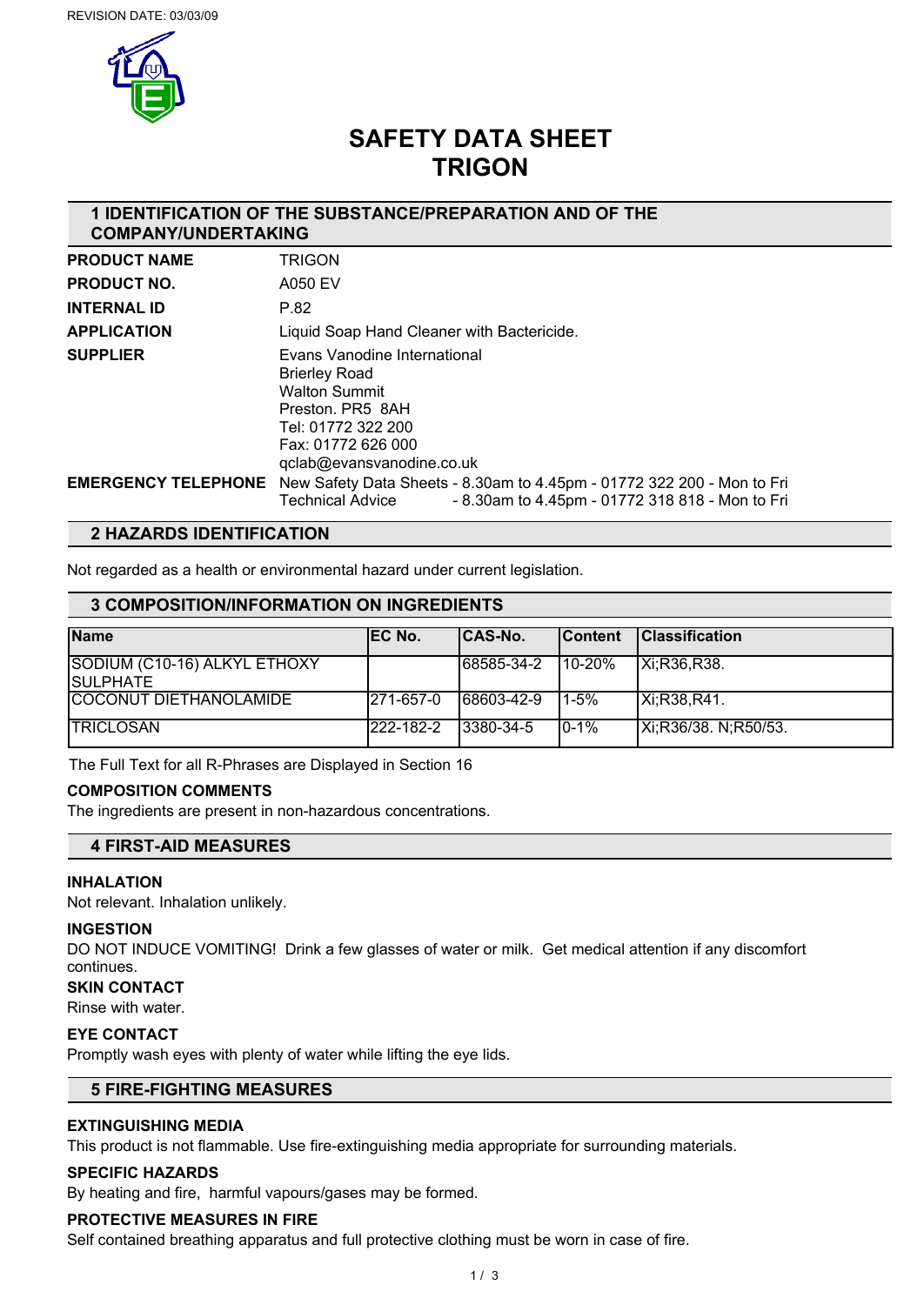# **TRIGON**

## **6 ACCIDENTAL RELEASE MEASURES**

## **PERSONAL PRECAUTIONS**

No special protective clothing. (See Sec 8)

## **ENVIRONMENTAL PRECAUTIONS**

Spillages or uncontrolled discharges into watercourses must be IMMEDIATELY alerted to the Environmental Agency or other appropriate regulatory body.

### **SPILL CLEAN UP METHODS**

Small quantities may be flushed to drains with plenty of water. Large Spillages Absorb in vermiculite, dry sand or earth and place into containers.

## **7 HANDLING AND STORAGE**

## **USAGE PRECAUTIONS**

No specific usage precautions noted.

#### **STORAGE PRECAUTIONS**

Store at moderate temperatures in dry, well ventilated area. Keep in original container. Store away from Oxidising material.

## **8 EXPOSURE CONTROLS/PERSONAL PROTECTION**

### **ENGINEERING MEASURES**

Not relevant.

### **RESPIRATORY EQUIPMENT**

Respiratory protection not required.

**HAND PROTECTION**

Hand protection not required.

### **EYE PROTECTION**

None required.

## **OTHER PROTECTION**

None required.

## **9 PHYSICAL AND CHEMICAL PROPERTIES**

| <b>APPEARANCE</b>         | Viscous Liquid         |                                    |      |  |
|---------------------------|------------------------|------------------------------------|------|--|
|                           |                        |                                    |      |  |
| <b>COLOUR</b>             | Pale Turquoise         |                                    |      |  |
| <b>ODOUR</b>              | Faint Soap.            |                                    |      |  |
| <b>SOLUBILITY</b>         | Soluble in water       |                                    |      |  |
| <b>BOILING POINT (°C)</b> | 100 760 mm Hg          | <b>MELTING POINT (°C)</b>          | 0    |  |
| <b>RELATIVE DENSITY</b>   | 1.030 @ 20 °c          | pH-VALUE, CONC.<br><b>SOLUTION</b> | 7.50 |  |
| <b>FLASH POINT (°C)</b>   | Boils without flashing |                                    |      |  |

## **10 STABILITY AND REACTIVITY**

## **STABILITY**

No particular stability concerns.

### **MATERIALS TO AVOID**

No incompatible groups noted.

## **11 TOXICOLOGICAL INFORMATION**

## **TOXICOLOGICAL INFORMATION**

Refer to section 2.

## **Other Health Effects**

Low oral toxicity, but ingestion may cause irritation of the gastro-intestinal tract.

## **12 ECOLOGICAL INFORMATION**